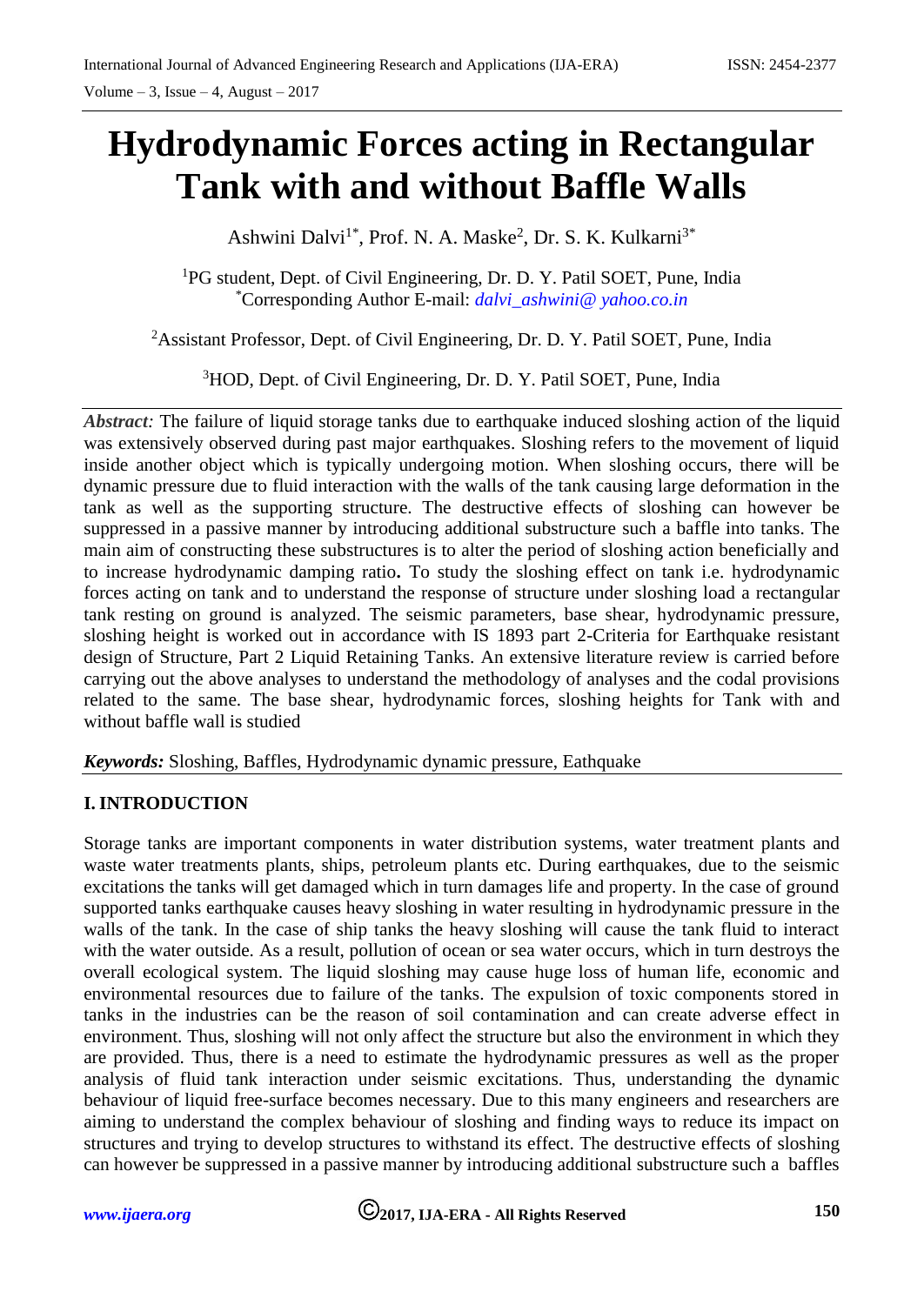*International Journal of Advanced Engineering Research and Applications (IJA-ERA) Volume – 3, Issue – 4 August – 2017*

into tanks. The main aim of constructing these substructures is to alter the period of sloshing action beneficially and to increase hydrodynamic damping ratio. Several studies on study of sloshing effects have been carried out by researchers.

Sung-Ho Yoon1 et.al (2015), focused on the effect of baffles on sloshing mitigation in a liquid storage tanks. A vibration producing system was manufactured to apply a predetermined vibration to the tank. The sloshing force applied to the tank wall was measured when the tank vibrating the natural sloshing frequency was stopped instantaneously. The introduction of baffles was effective at mitigating the sloshing force on the tank wall. The baffles have a significant influence on the mitigation of the sloshing force on the tank wall. Among the hollow baffle types with the same surface area, those with more holes of smaller diameters are more effective at reducing the sloshing force [1].

A. Kumar et.al (2016) stated that perforation is one of the methods for reducing ill effects of compartmentalization. Perforation reduces pressure drop across the baffle which in turn reduces required structural strength of the baffle. Screens with optimum perforation placed appropriately may ensure greater dynamic stability without reduction in damping. Screens are widely used as damping devices in TLD in structural engineering, as Propellant Management and Acquisition Devices (PMAD) in aerospace engineering.

Finite element pressure formulation is used here to predict dynamic characteristics of bottommounted and surface-piercing baffles. The method is successfully extended to compute dynamic effects due to different type of perforated baffles and slat screens. Effective slosh damping, base shear force and overturning moment are computed for different type of solid and perforated bafflemounted tanks. Effects of partially perforated baffle on dynamic response of the tank are computed for three different arrangement of perforation and optimum perforation configuration is found to achieve best dynamic advantages and reduced weight penalty without sacrificing benefits of rigidity or stiffness [5].

I.H cho et.al (2016) presented liquid sloshing inside tanks of a vessel may result in increased/decreased vessel motions or structural damages. The resonant sloshing motions can be suppressed by using baffles inside a tank. Especially, more energy dissipation is possible by using porous baffles. Here, the effect of dual vertical porous baffles on the sloshing reduction inside a rectangular tank is investigated both theoretically and experimentally. The porosity effect is included through inertial and quadratic-drag terms. The theoretical prediction is then compared with a series of experiments conducted by authors with harmonically oscillated rectangular tank at various frequencies and baffle parameters. The measured data reasonably correlate with the predicted values. It is found that the dual vertical porous baffles can significantly suppress sloshing motions when properly designed by selecting optimal porosity, submergence depth, and installation position

The presence of vertical baffle shifts the baffle-free sloshing natural periods, especially in the lowest mode. As baffle porosity (P) increases and its submergence depth (d /h) decreases, the fluid can move more freely across the baffles. Correspondingly, high amplification factor was observed at resonance frequencies and the natural sloshing frequencies got closer to those of the baffle-free tank. It is also seen that the pressure and sloshing force on tank wall are closely related to the change of wall amplification factor. Also, as the baffles get closer to the wall, the amplification factor and horizontal force on baffles become smaller although negative effects occur if they are too close to the wall [6].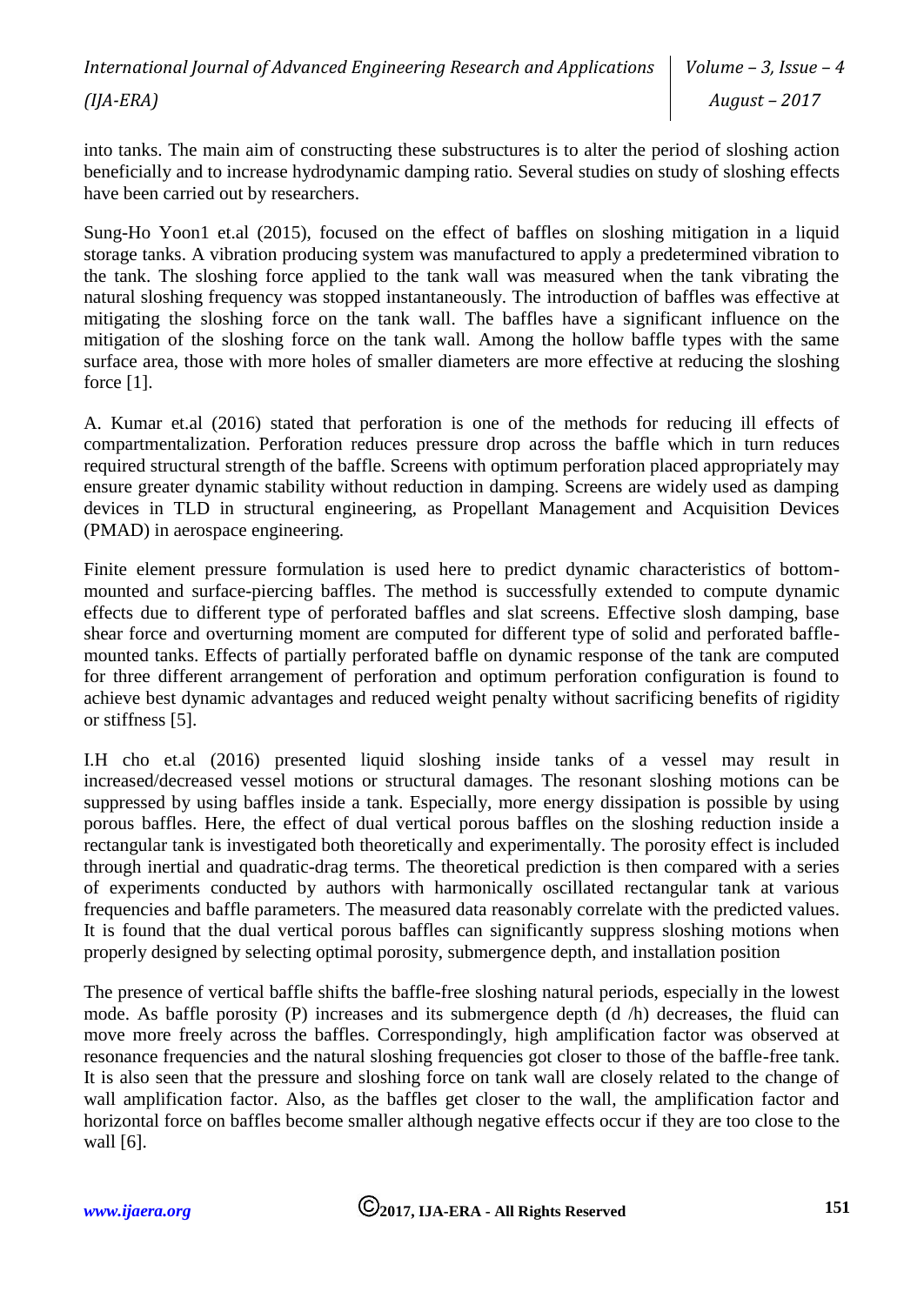## **II. SPRING MASS MODEL FOR SEISMIC ANALYSIS**

When a tank containing liquid vibrates, the liquid exerts impulsive and convective hydrodynamic pressure on the tank wall and the tank base in addition to the hydrostatic pressure. In order to include the effect of hydrodynamic pressure in the analysis, tank can be idealized by an equivalent spring mass model, which includes the effect of tank wall – liquid interaction. The parameters of this model depend on geometry of the tank and its flexibility.

When a tank containing liquid with a free surface is subjected to horizontal earthquake ground motion, tank wall and liquid are subjected to horizontal acceleration. The liquid in the lower region of tank behaves like a mass that is rigidly connected to tank wall. This mass is termed as impulsive liquid mass which accelerates along with the wall and induces impulsive hydrodynamic pressure on tank wall and similarly on base. Liquid mass in the upper region of tank undergoes sloshing motion. This mass is termed as convective liquid mass and it exerts convective hydrodynamic pressure on tank wall and base. Thus, total liquid mass gets divided into two parts, i.e., impulsive mass and convective mass.

In spring mass model of tank-liquid system, these two liquid masses are to be suitably represented. A qualitative description of impulsive and convective hydrodynamic pressure distribution on tank wall and base is given in figure 2.





Tank Spring mass model

Figure 1 Spring mass model for rectangular tank



Figure 2 Qualitative description of hydrodynamic pressure on wall and base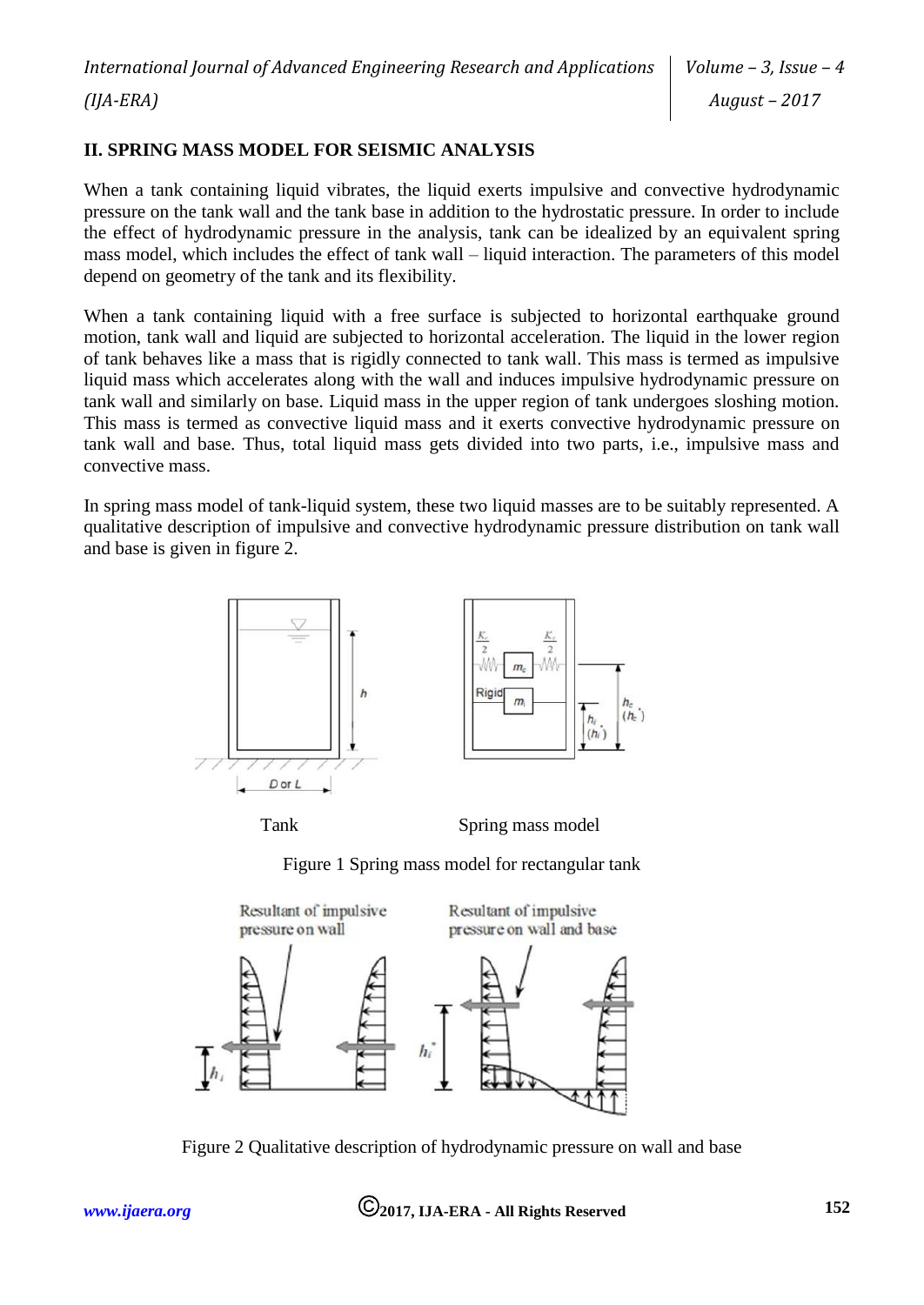

Figure 3. Equivalent linear distribution along wall height Impulsive pressure



Figure 4 Equivalent linear distribution along wall height for convective pressure

Source: IS 1893 (Part2) 2014

## **III. METHODS AND MATERIALS**

1. Objective: The purpose of this study is to study the hydrodynamic forces of rectangular tank resting on ground for tank with and without baffle wall

2. Problem statement considered for analysis: A Rectangular Tank resting on ground of 54,00,000 liter capacity has plan dimensions of 45m x 30m and height of 4.6 m (including free board of 0.6 m). Wall has a uniform thickness of 400 mm. The base slab is 500 mm thick. There is no roof slab on the tank. Tank is located on hard soil in Zone V. Grade of concrete is M30.Analyze the tank for seismic loads for following 3 cases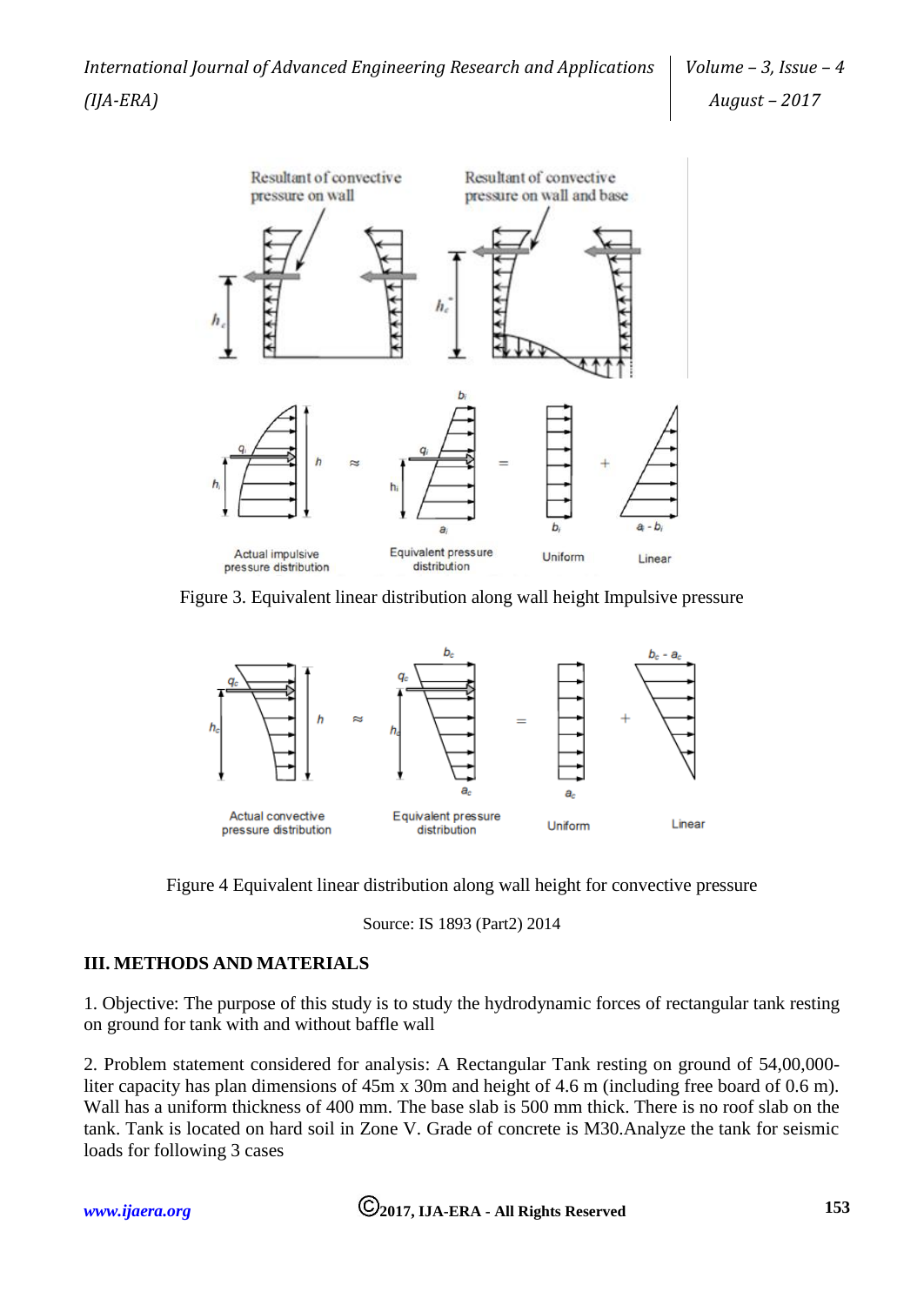*Volume – 3, Issue – 4 August – 2017*

- a) Case I-Tank without Baffle
- b) Case II- Tank with single baffle wall at equidistance in tank
- c) Case III Tank with multiple baffle wall

### *Case I- Tank Without Baffle*







## **SECTIONAL ELEVATION**

Figure. 5. Rectangular tank sizes (not to scale)

A) Summary of Hydrostatic Pressure & hydrodynamic Pressure Acting In X Direction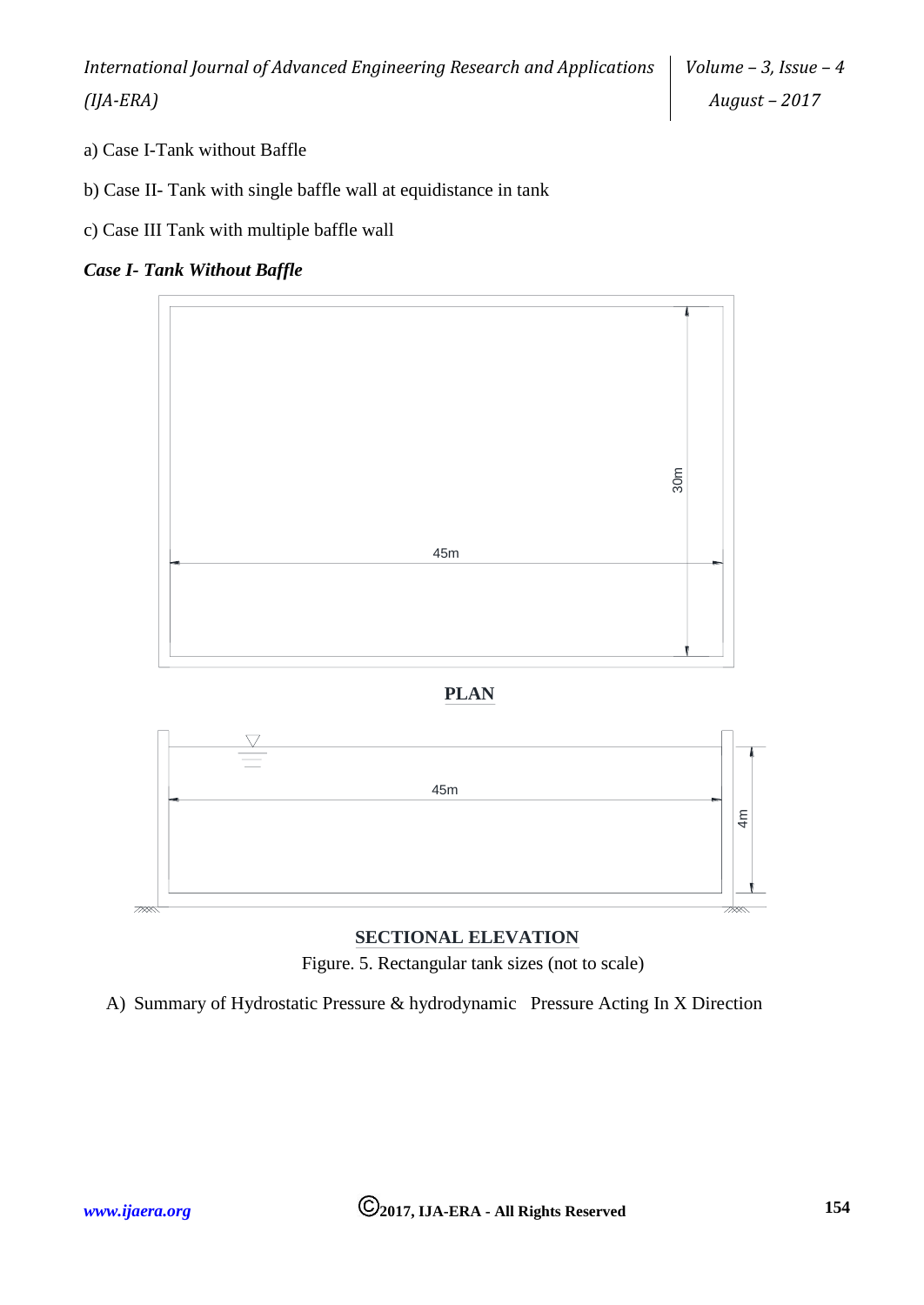



Figure 23 Hydrodynamic Impulsive Pressure X Direction



Figure 6. Hydrostatic and Hydrodynamic pressure acting in X Direction



Figure 7. Hydrostatic and Hydrodynamic pressure acting in X Direction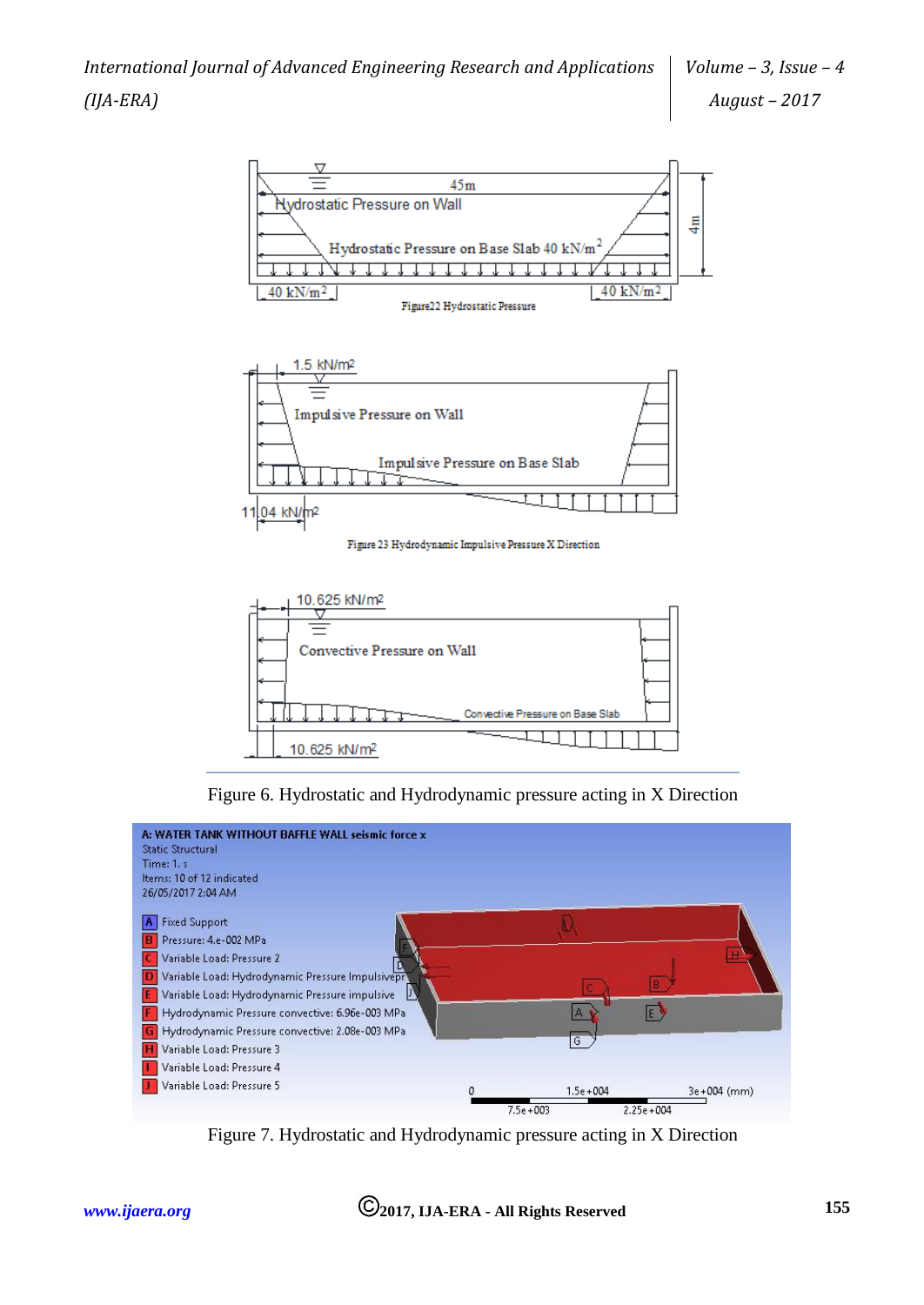

Figure 8. Total deformation of Tank without baffle wall

## *Case II- Rectangular tank with single baffle wall at equidistance in tank*

A) Summary of Hydrostatic Pressure & hydrodynamic Pressure Acting In X Direction



Figure 9. Hydrostatic and Hydrodynamic pressure acting in X Direction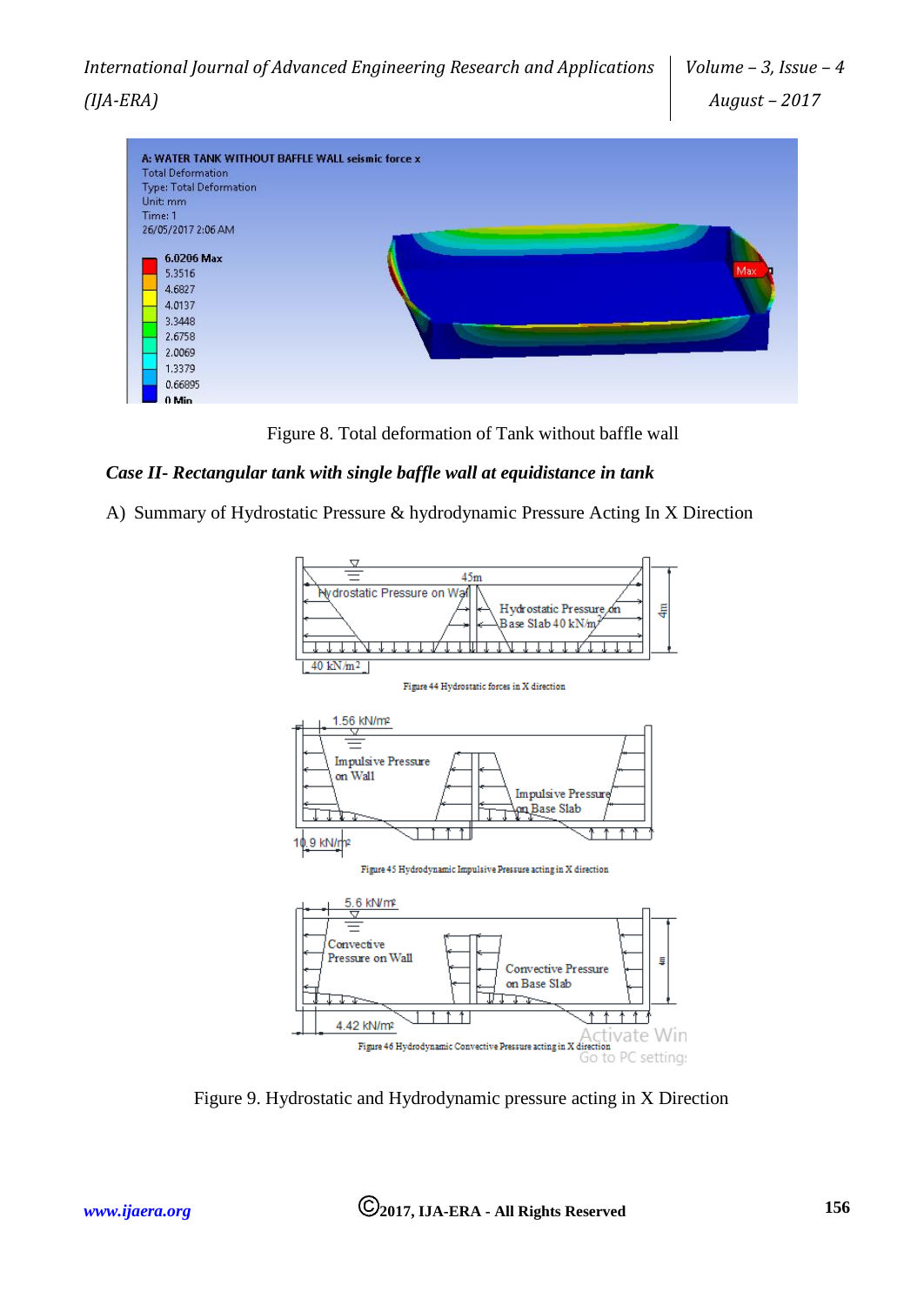

Figure10. Hydrostatic and Hydrodynamic pressure acting in X Direction



Figure13. Total Deformation of Tank

## *Case III- Rectangular tank with two baffle wall placed at equidistance*

A) Summary of Hydrostatic Pressure & Hydrodynamic Pressure Acting in X Direction

*(IJA-ERA)*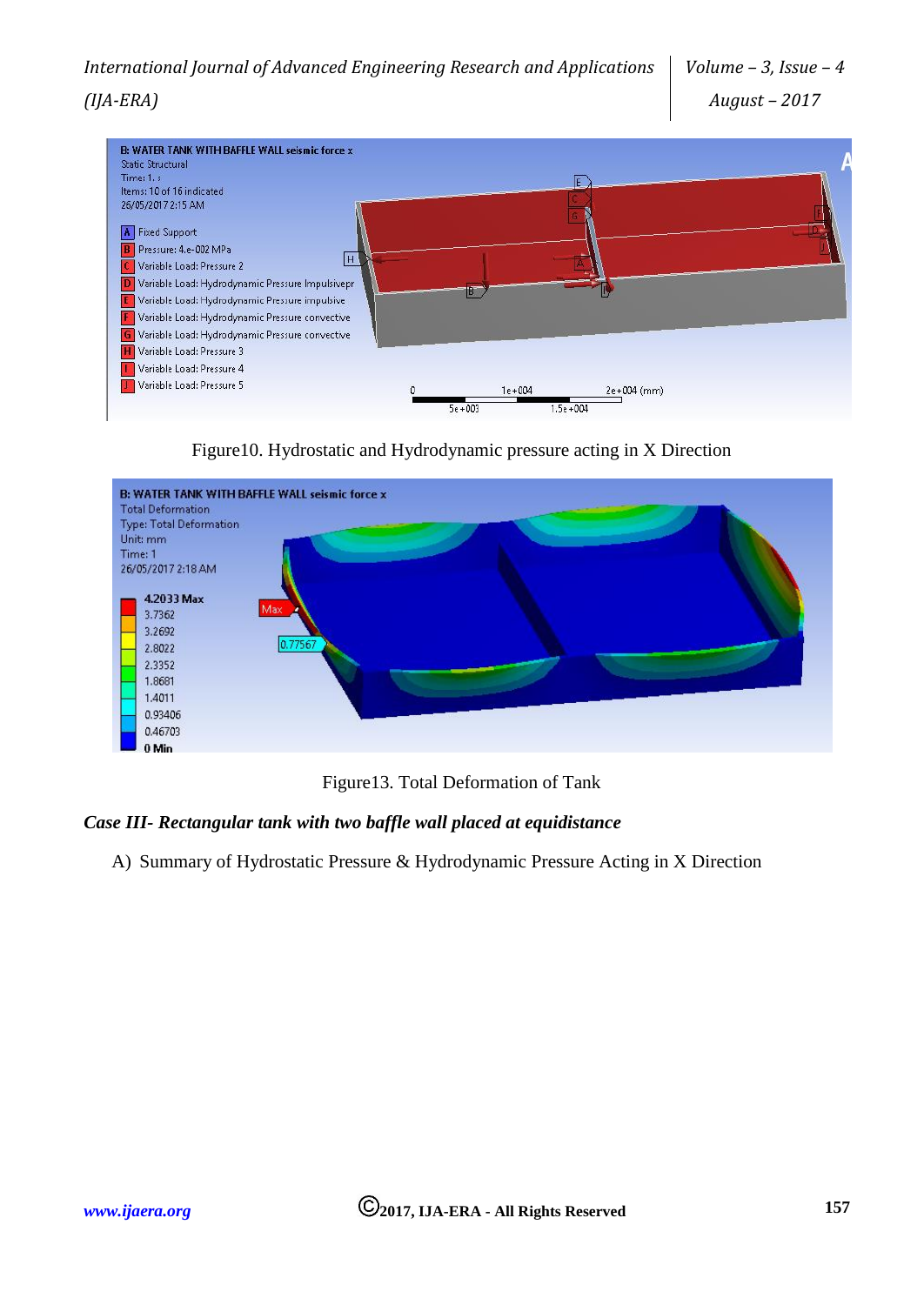*International Journal of Advanced Engineering Research and Applications (IJA-ERA)*



Figure 11. Hydrostatic and Hydrodynamic pressure acting in X Direction

 $\Box$ 

2.55 kN/m<sup>2 $\pm$ </sup>

 $\Box$ 

TT



Figure12. Hydrostatic and Hydrodynamic pressure acting in X Direction



Figure13. Hydrostatic and Hydrodynamic pressure acting in X Direction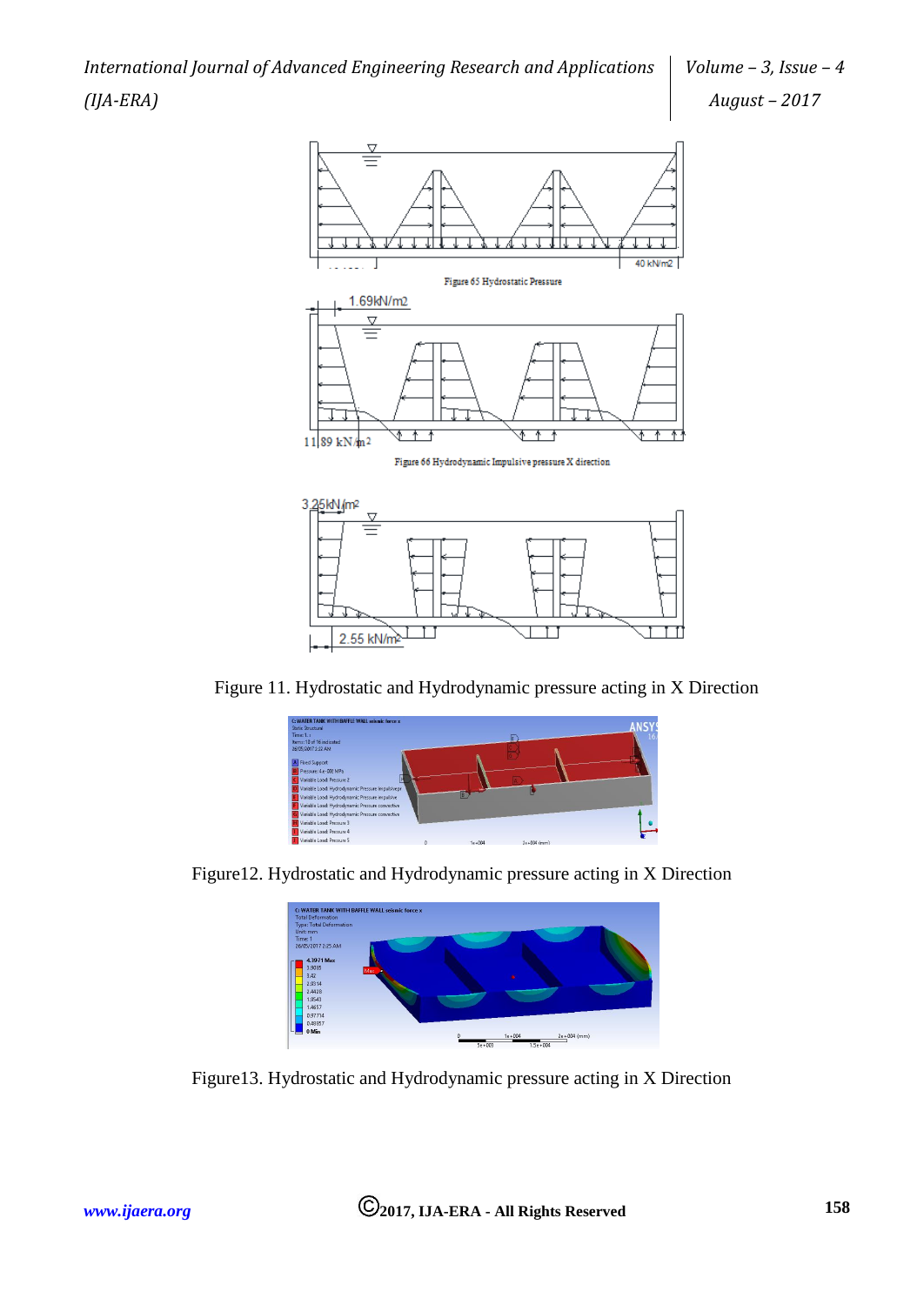## **IV. RESULTS -COMPARISON OF SEISMIC FORCE FOR TANK WITHOUT BAFFLE AND TANK WITH BAFFLE WALL**

#### *Seismic Force in X Direction*

| Sr. no                                                            | Tank without baffle wall                                                            | Tank with single baffle<br>wall                                              | Tank with double baffle<br>wall                                                        |
|-------------------------------------------------------------------|-------------------------------------------------------------------------------------|------------------------------------------------------------------------------|----------------------------------------------------------------------------------------|
| Impulsive mass of liquid                                          | 5,40,000kg<br>(10% participates<br>in<br>Impulsive mode)                            | 5,35,200kg<br>(20% participates<br>in<br>Impulsive mode)                     | 548700kg<br>(31%<br>participates<br>in<br>Impulsive mode)                              |
| Convective mass of liquid                                         | 44,82,000kg<br>$(83\% \text{ of }$<br>liquid<br>participates in convective<br>mode) | 20,87,280kg<br>(78% of liquid mass<br>participates<br>in<br>convective mode) | 1203600kg<br>$(68\% \text{ of liquid})$<br>mass<br>participates in convective<br>mode) |
| Time for convective mode                                          | 15.63 sec                                                                           | 7.538sec                                                                     | 5.15sec                                                                                |
| Base shear at bottom of<br>wall                                   | 3952kN                                                                              | 3014kN                                                                       | 2841 <sub>kN</sub>                                                                     |
| Equivalent Impulsive<br>pressure -X Direction                     | $Top=1.57kN/m2$<br>Bottom= $11.04kN/m2$                                             | $Top = 1.56kN/m^2$<br>Bottom= $10.9$ kN/m <sup>2</sup>                       | Top = $1.69$ kN/m <sup>2</sup><br>Bottom= $11.89kN/m^2$                                |
| Equivalent<br>linear<br>X<br>convective<br>pressure-<br>Direction | Top= $10.625$ kN/m <sup>2</sup><br>Bottom= $10.625kN/m^2$                           | Top=5.6 kN/ $m2$<br>Bottom=4.42 $kN/m^2$                                     | Top= $3.25$ kN/m <sup>2</sup><br>Bottom= $2.55$ kN/m <sup>2</sup>                      |
| Sloshing Height                                                   | 2.61 <sub>m</sub>                                                                   | 1.3 <sub>m</sub>                                                             | 0.87 <sub>m</sub>                                                                      |

## **SEISMIC FORCE IN Y DIRECTION**

| Sr. no                                                            | <b>Tank without Baffle</b>                                                             | Tank With Single Baffle<br>Wall                                              | With<br><b>Double</b><br><b>Tank</b><br><b>Baffle Wall</b>                   |
|-------------------------------------------------------------------|----------------------------------------------------------------------------------------|------------------------------------------------------------------------------|------------------------------------------------------------------------------|
| Impulsive mass of liquid                                          | 702000kg<br>(13%<br>participates<br>in<br>Impulsive mode)                              | 347880kg<br>(13%<br>participates<br>in<br>convective mode)                   | 230100kg<br>(13% participates<br>in<br>convective mode)                      |
| Convective mass of liquid                                         | 4185000kg<br>(78%<br>liquid<br><sub>of</sub><br>participates<br>in<br>convective mode) | 2073900kg<br>(78%<br>of liquid<br>mass<br>participates in impulsive<br>mode) | 1371750kg<br>(78% of liquid<br>mass<br>participates<br>1n<br>impulsive mode) |
| Time for convective mode                                          | 11.77 sec                                                                              | $9.61 \text{ sec}$                                                           | $9.61$ sec                                                                   |
| Base shear at bottom of<br>wall                                   | 4404kN                                                                                 | 2854kN                                                                       | 1866                                                                         |
| Equivalent Impulsive<br>pressure -Y Direction                     | Top= $1.34$ kN/m <sup>2</sup><br>Bottom=9.4k $N/m^2$                                   | $Top = 1.32kN/m^2$<br>Bottom=9.29 $kN/m^2$                                   | $Top = 1.34kN/m^2$<br>Bottom= $9.43$ kN/m <sup>2</sup>                       |
| Equivalent<br>linear<br>Y<br>convective<br>pressure-<br>Direction | Top= $7.25$ kN/m <sup>2</sup><br>Bottom= $6.429$ kN/m <sup>2</sup>                     | Top=7.2kN/ $m2$<br>Bottom= $6.4$ kN/m <sup>2</sup>                           | Top= $7.25$ kN/m <sup>2</sup><br>Bottom= $6.43$ kN/m <sup>2</sup>            |
| Sloshing Height                                                   | 1.8 <sub>m</sub>                                                                       | 1.8 <sub>m</sub>                                                             | 1.8 <sub>m</sub>                                                             |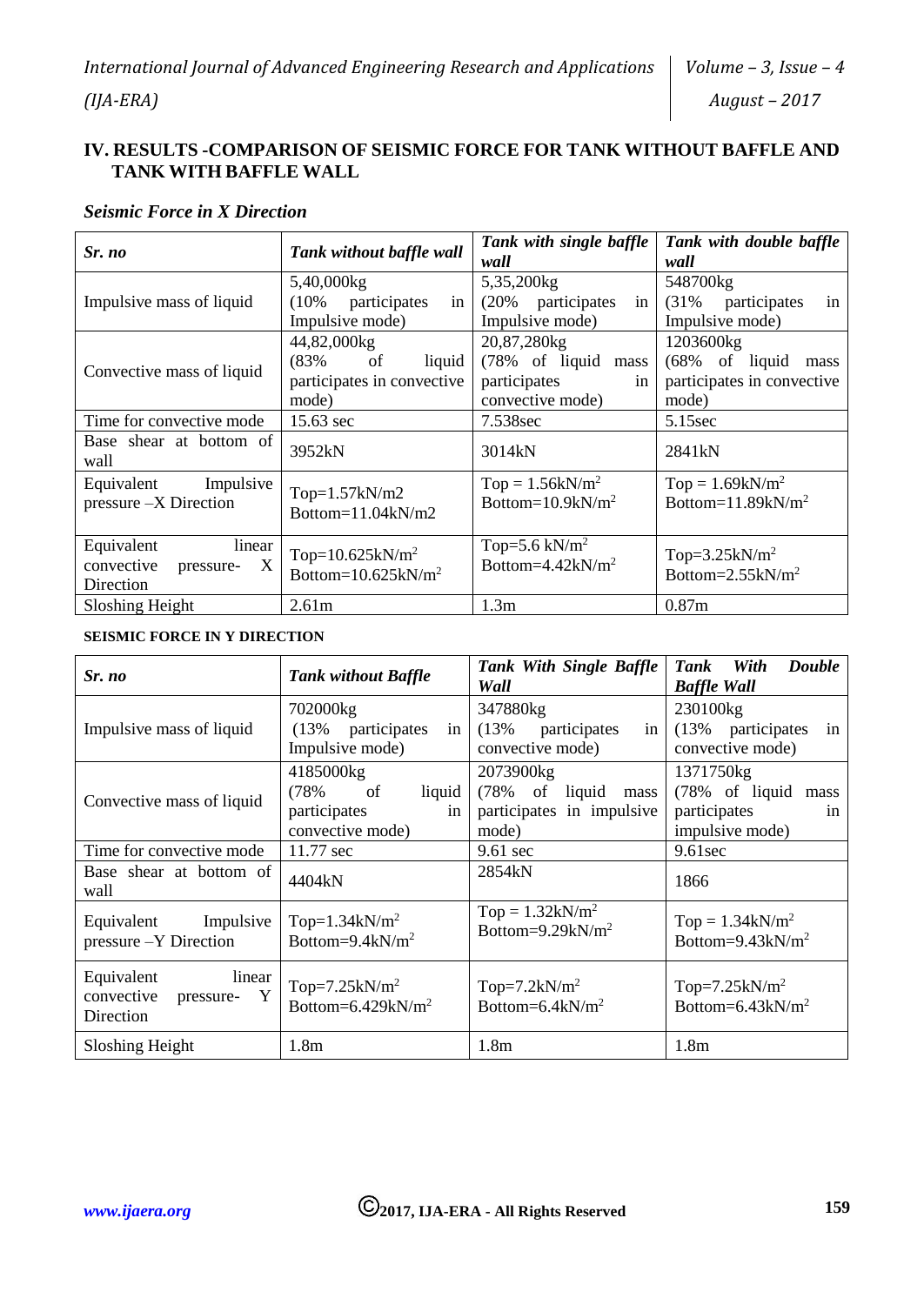# **V. CONCLUSIONS**

In present study, tanks with and without baffle having same geometric size, seismic parameter, water height, from above calculation and analysis the following conclusion is made

- Time calculated for tanks without baffle wall is more than the time period for tanks with single baffle wall and double baffle wall. Time reduces with introduction of number of baffle walls.
- When the seismic forces act in X direction, the sloshing height calculated for tank without baffle wall is more than the sloshing height calculated for tank with baffle walls.
- When the Seismic forces acts perpendicular to baffle wall direction i.e X direction, the sloshing height reduces by introduction of additional number of baffle walls when compared to Tanks without baffle and with single baffle and so on.
- Base shear acting at bottom of wall in case of tank without baffle is more as compared to Base shear in case of tank with baffle walls.
- When the seismic force is acting in X direction, the convective pressure acting at top for Tank with Baffle is almost half of the convective pressure acting at top of Tank without baffle walls. Introduction of additional baffle walls reduces convective pressure
- The total deformation, shear stresses and normal Stress are reduced in case of tank with baffle walls

**Conflict of Interest:** The authors declare that they have no conflict of interest.

**Ethical Statement:** The authors declare that they have followed ethical responsibilities

#### **REFERENCES**

- [1] Sung-Ho Yoon and Kee-Jin Park, "Effect of baffles on sloshing mitigation in liquid storage tanks," Advanced science and technology (2015).
- [2] Mahmood Hosseini, Hamidreza Vosoughifar , Pegah Farshadmanesh ,"Simplified dynamic analysis of sloshing in rectangular tanks with multiple vertical baffle", Journal of Water sciences research, Vol.5, No.1(2012).
- [3] M.F.Younes, Y.K.Younes, "Experimental investigation for liquid sloshing in baffled rectangular tanks, International journal of scientific & technology research volume 4, issue 12, december (2015).
- [4] Mohammad Ali Goudarzian, Pouya Nourae Danesh, "Numerical investigation of a vertically baffled rectangular tank under seismic excitation", Journal of fluids and structures (2016).
- [5] Kumar, K.P. Sinhamahapat Dynamics of rectangular tank with perforated vertical baffle Ocean engineering (2015).
- [6] I.H. Choa, M.H.Ki, "Effect of dual vertical porous baffles on sloshing reduction in a swaying rectangular tank", Ocean engineering (2016).
- [7] M.F.Younes, Y.K.Younes "Experimental investigation for liquid sloshing in baffled rectangular tanks", International journal of scientific & technology research volume 4, issue 12, december (2015).
- [8] J.H. Jung, H.S. Yoon, C.Y. Lee, S.C.Shin "Effect of the vertical baffle height on the liquid sloshing in a three-dimensional rectangular tank ,"Ocean engineering (2012).
- [9] Heng Jin, Yong Liu, Hua-Jun L" Experimental study on sloshing in a tank with an inner horizontal perforated plate", Ocean Engineering"(2014)